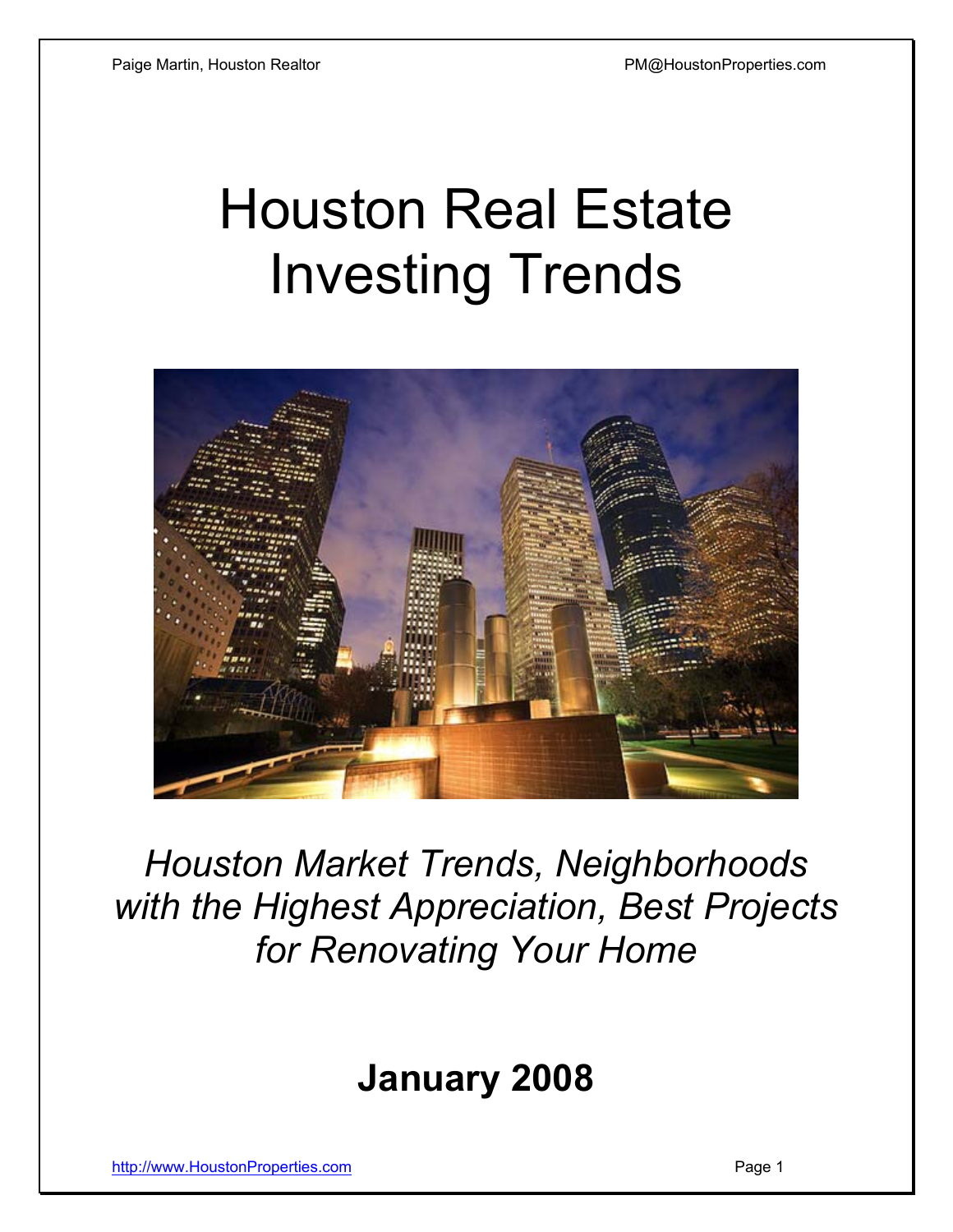## **Table of Contents**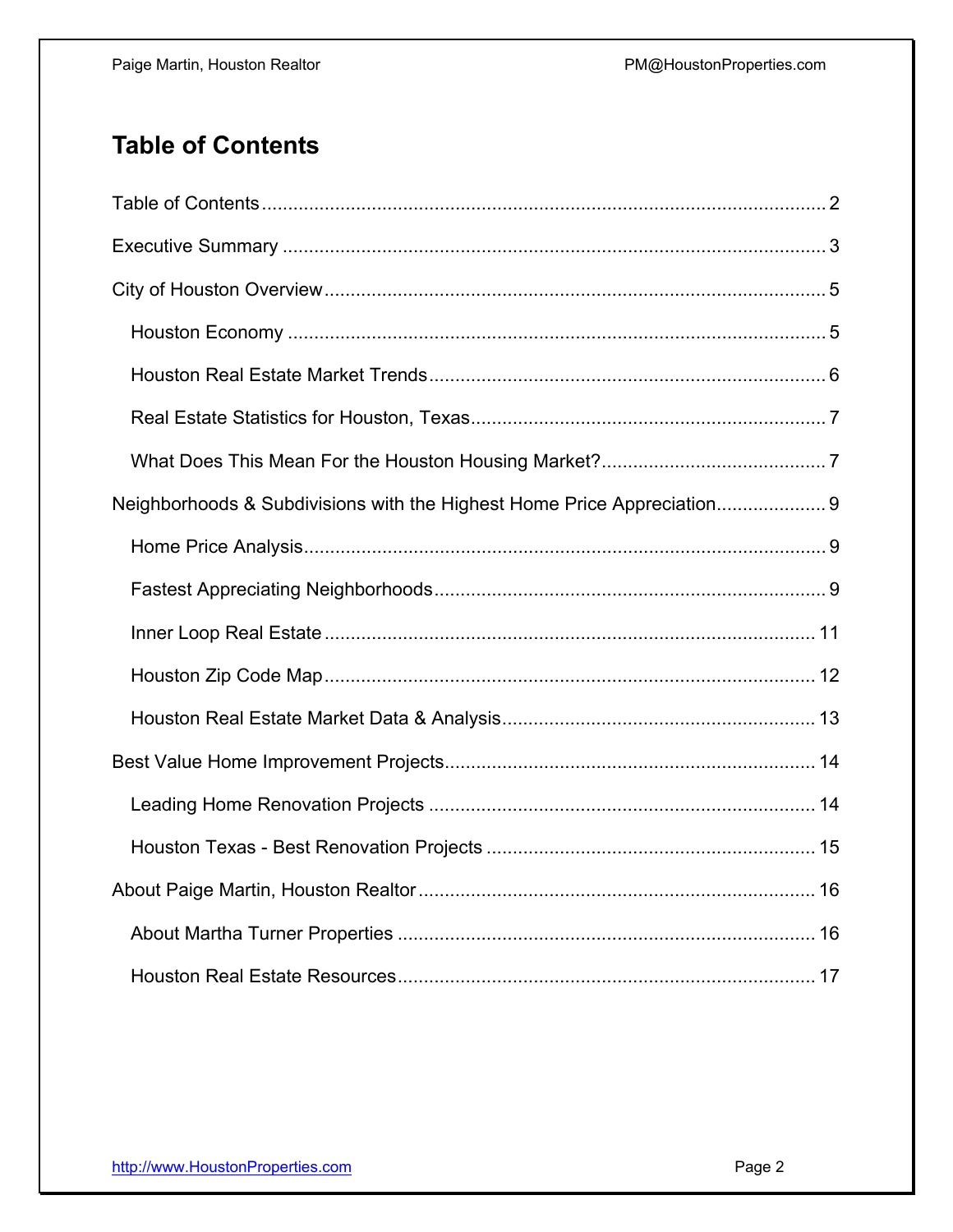## **Executive Summary**

Over the past year, the media has sensationalized the fall of the national real estate market with headlines like "Housing Crash Continues," "Home Prices Plummet" and the "Housing Boom Bursts."

With all of they hype, many are wondering what it all means for Houston & how the Bayou City's real estate market is performing.

Despite the "bad news" that has plagued the headlines, data indicates that while much of the nation wrestles with the effects of the real estate market drop, the Houston real estate market is holding its own.

In an effort to provide a more in-depth look into certain market segments of Houston, this report analyzes over 10,000 single family home sales in the Houston area since 2002. Specifically, this study encompasses much of Houston's Inner Loop, as well as parts inside the Beltway, such as [Tanglewood,](http://www.houstonproperties.com/tanglewood_neighborhood.html) [Memorial](http://houstonproperties.com/memorial.html) & the [Memorial Villages.](http://houstonproperties.com/memorialvillages.html)

As any investment advisor will tell you, past data is no guarantee of future results. However the information provides some interesting statistics for people looking to purchase real estate in the most sought-after areas of Houston, Texas.

Findings of this report include:

#### **How is the Houston real estate market faring to the rest of the country?**

- o Houston Association of Realtors (HAR) has reported that 2007 was Houston's second best real estate year ever;
- $\circ$  Local real estate markets are closely tied to the region's economy and job growth. Houston's economy has been & is being recognized for growth:
	- $\circ$  #1 Job Growth (source US Bureau of Labor Statistics March 2007)
	- o #1 Lowest Cost of Living among 24 MSAs with population greater than 2M (source ACCRA Cost of Living Index 2006)
- $\circ$  As of November 2007, HAR reported single family homes and townhomes/ condos are still in a **Seller's Market** – signaling continued growth.

#### **How are people making money in [Houston real estate?](http://www.houstonproperties.com)**

- Location, location, location.
- Neighborhoods with the highest appreciation include<sup>1</sup>:
	- $\circ$  From 2002 2007
		- [Collegeview / College Court](http://houstonproperties.com/collegeview-real-estate.html) (72% appreciation)
		- [Braeswood](http://houstonproperties.com/braeswood.html) (68% appreciation)
		- [Rice Military](http://houstonproperties.com/memorialpark.html) (63% appreciation)
		- [Tanglewood](http://www.houstonproperties.com/tanglewood_neighborhood.html) (59% appreciation)

 $\overline{a}$ <sup>1</sup> Based on data from HAR MLS system for single family homes sold from 2002-2007 based on median sales price per square foot from data compiled from seventeen Houston market areas.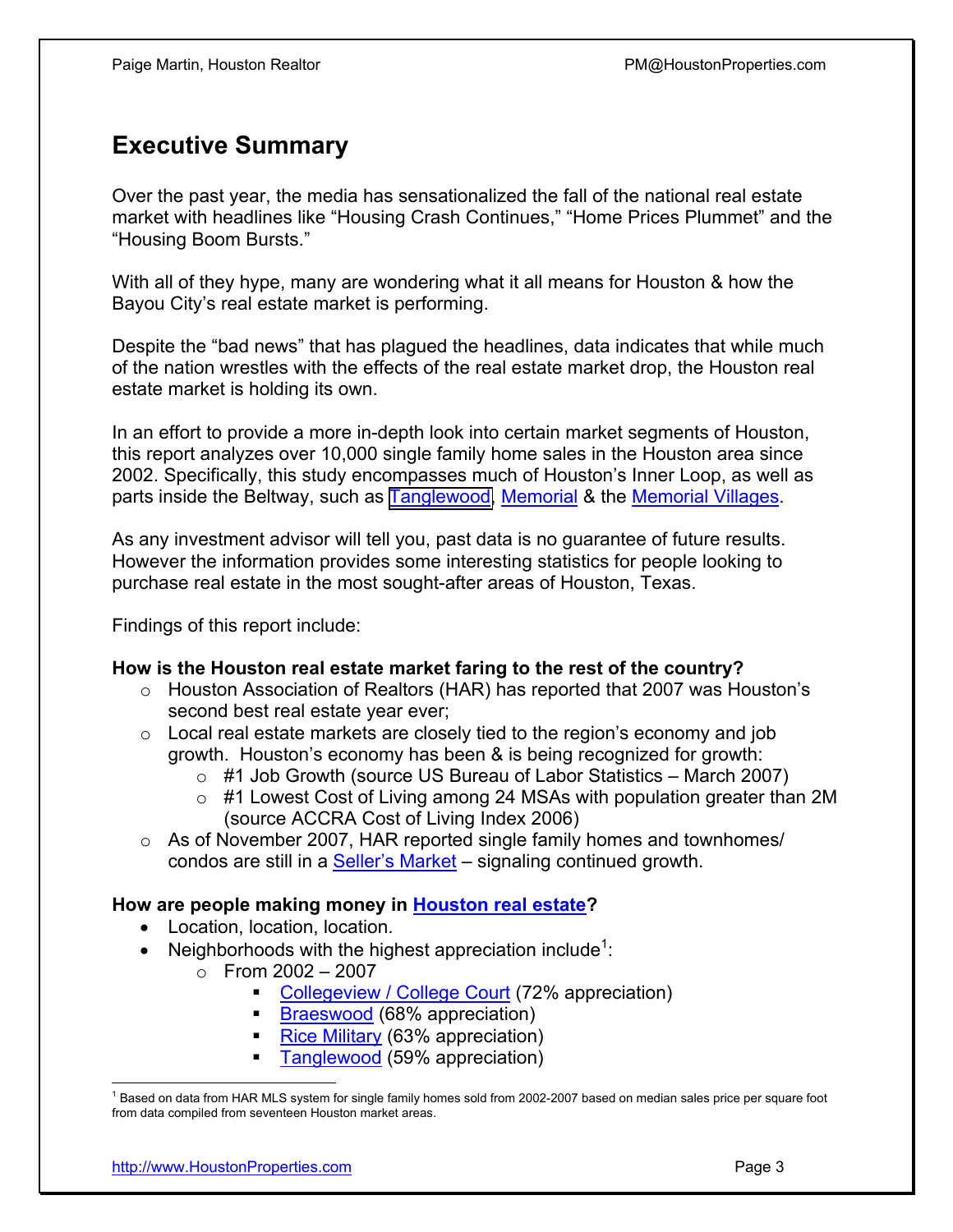- $\circ$  From 2004 2007
	- [Tanglewood](http://www.houstonproperties.com/tanglewood_neighborhood.html) (53% appreciation)
	- **[Braeswood](http://houstonproperties.com/braeswood.html) (46% appreciation)**
	- [Collegeview/ College Court](http://houstonproperties.com/collegeview-real-estate.html) (41% appreciation)

#### **What are some of the best things we can do to improve the value of our homes?**

- Top renovation projects (and the expected "cost recouped" at sale) for Houston and the southwest region include:
	- o Fiber-cement siding replacement (93%)
	- o Bathroom remodeling (91%)
	- o Minor kitchen remodeling (88%)
- For people looking to sell their home, quality [Home Staging](http://houstonproperties.com/staging.html) can shorten the average time to sell a home and often provide an opportunity for an increase in the sales price.

As a [Houston Realtor](http://houstonproperties.com/about_us.html) specializing in Inner Loop homes, if I can be of any assistance to you, your family, or your friends - please don't hesitate to contact me with any Houston Real Estate questions or needs at Paige@HoustonProperties.com.

Free Offer: In addition, if you're looking to buy or sell a Houston home in the Inner Loop area (see the map on page eleven of this report) I'd be happy to provide you with a Free [Comprehensive Market Analysis \(CMA\)](http://www.houstonproperties.com/houston-real-estate-cma-analysis.html) detailing specific transactions within the immediate area around your home to provide you with insights on how to best price your home for sale or determine the right price for a new home purchase.

If you're interested in receiving future updates and Houston real estate market statistics, please sign up for my Houston Real Estate Newsletter at [http://www.HoustonProperties.com/houston-real-estate-newsletter.html.](http://www.HoustonProperties.com/houston-real-estate-newsletter.html)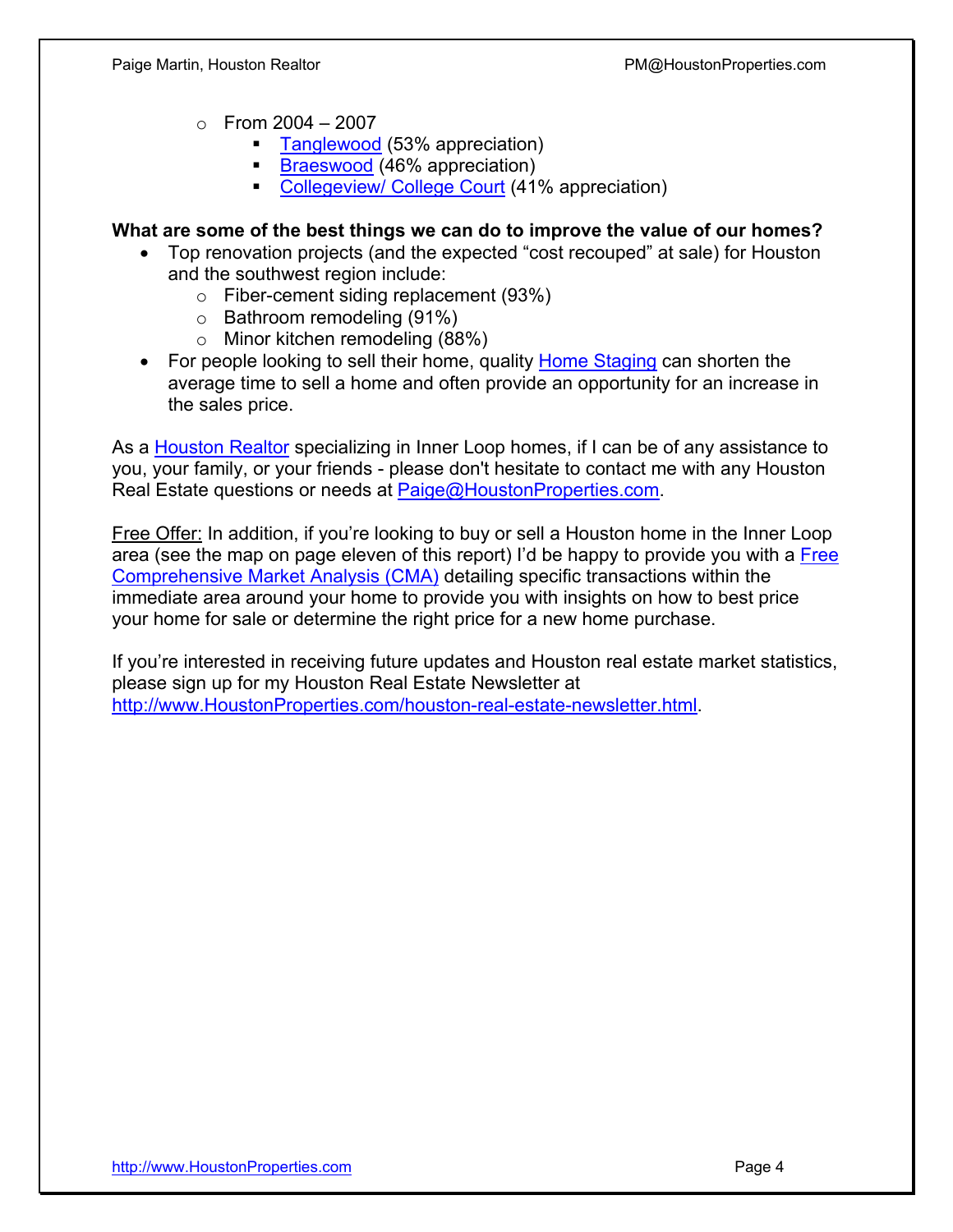## **City of Houston Overview**

Houston is the fourth largest city in the United States. The oil and gas industry is a major contributor to the economy of the area, and the city is known for an outstanding skyline, defined by the remarkable skyscrapers housing some of the largest

corporations in the United States (and the world). The city is also home to a number of highlyacclaimed research and medical centers, such as MD Anderson, NASA, Baylor College of Medicine, among many others.

Houstonians enjoy a wide, yearround variety of various activities & cultural events. The city has some of the best museums in the nation, and is home to a number of excellent opera, theatre, symphony & ballet productions. Many other entertainment options are available,



from a tour of the famous Johnson Space Center to the annual Houston Livestock Show and Rodeo.

Houston has many lodging choices and is a major destination of choice for conventions. With literally thousands of excellent restaurants abounding in all parts of the city, visitors are delighted to find a remarkably wide assortment of dining options.

#### *Houston Economy*

While during the 1980's the Houston area economy was pre-dominantly reliant upon the energy industry, currently the energy sector contributes for about 40% of the region's GDP.

Today, the Houston economy is based on a broad spectrum of industries including: Oil and gas exploration, basic petroleum refining, petrochemical production, Medical research, health care delivery and high-technology (computer, aerospace, environmental, etc.) The Houston economy is highly diversified, with many of the workforce employed in sectors that are marginally, if at all, affected by changing energy prices.

The most widely followed series on the Houston economy is the establishment employment data, released monthly along with the unemployment rate. The Houston economy is strong and particularly tied to trade. Houston's economy has a global reach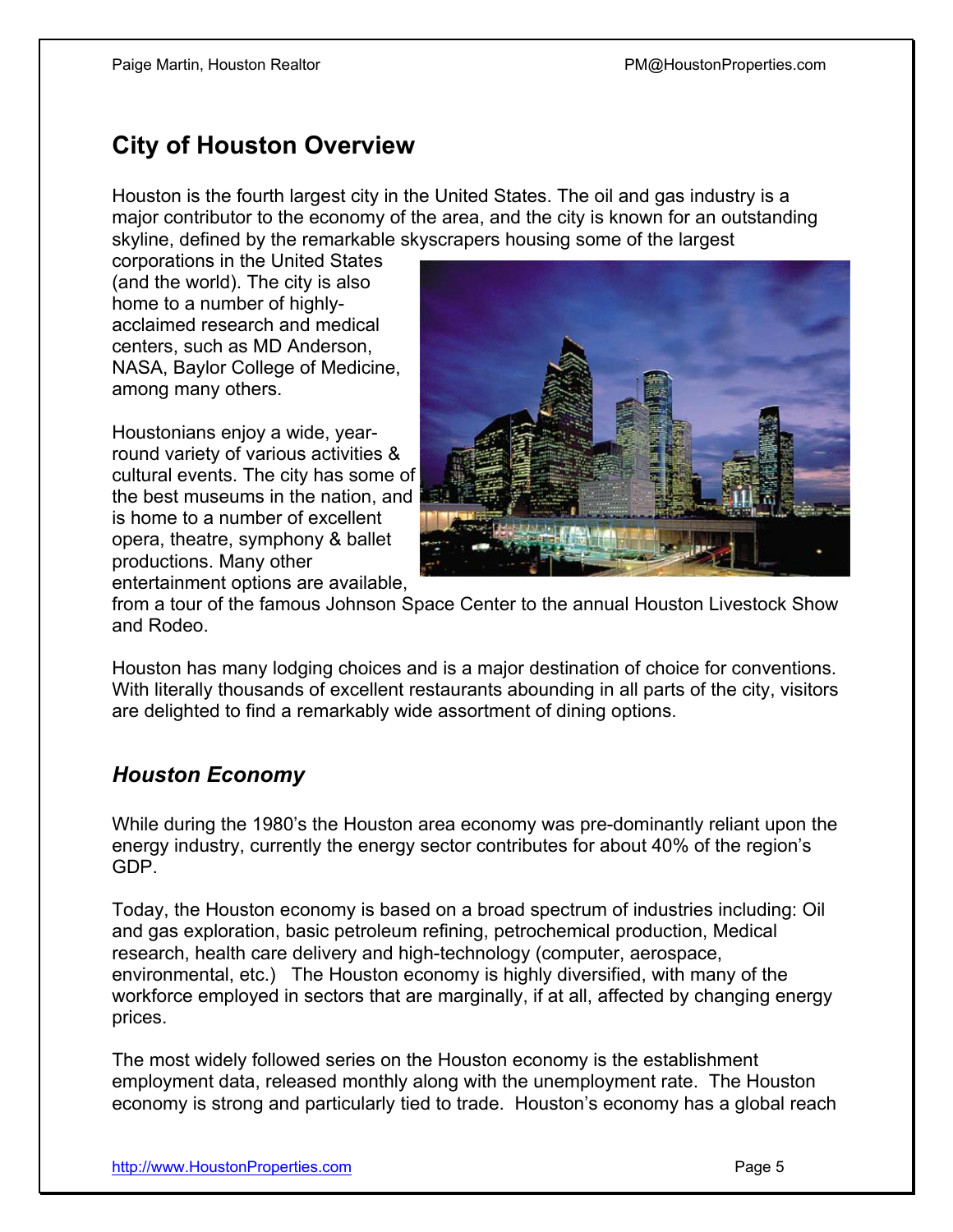with its world renowned energy business, medical center, sea port, and the NASA Space Center.

Recent economic data shows that Houston has an incredible healthy job market. Strength of a local economy can be measured by the number of new jobs created. According to the US Bureau of Labor Statistics, Houston has added over 75,000 jobs in the last year and is the #1 city in the nation for job growth.

Many of these jobs are being created in energy related industries, medical and professional services fields.

## **Additionally, Houston has recently**



**scored as the top city in the country on several key growth metrics including:** 

- #1 Job Growth (source US Bureau of Labor Statistics March 2007)
- #1 Lowest Cost of Living among 24 MSAs with population greater than 2M (source ACCRA Cost of Living Index 2006)
- #1 Most Affordable Housing among 24 MSAs with population greater than 2M (source ACCRA Cost of Living Index 2006)
- #1 Largest Immigrant Communities in the US (source Center for an Urban Future April 2007)

## *Houston Real Estate Market Trends*

In late 2007, the Greater Houston Partnership released an overview of the Houston economy, marking a bright spot during the midst of turmoil in the US economy has experienced during the second half of the year.

As nationwide problems with sub-prime mortgages continue to make front page news while depressing stocks of major financial organizations, Houston area residents question: How is the Houston area market faring?

Better than many other parts of the US is the answer, thanks in part to strong oil prices, a robust and diversified job market and a housing market that continues along a growth path. In addition, Houston area real estate continues to be a good investment option with strong job growth and a fast-growing economy.

According to the Houston Association of Realtors, 2007 was the second-best year in Houston for the Houston Real Estate market.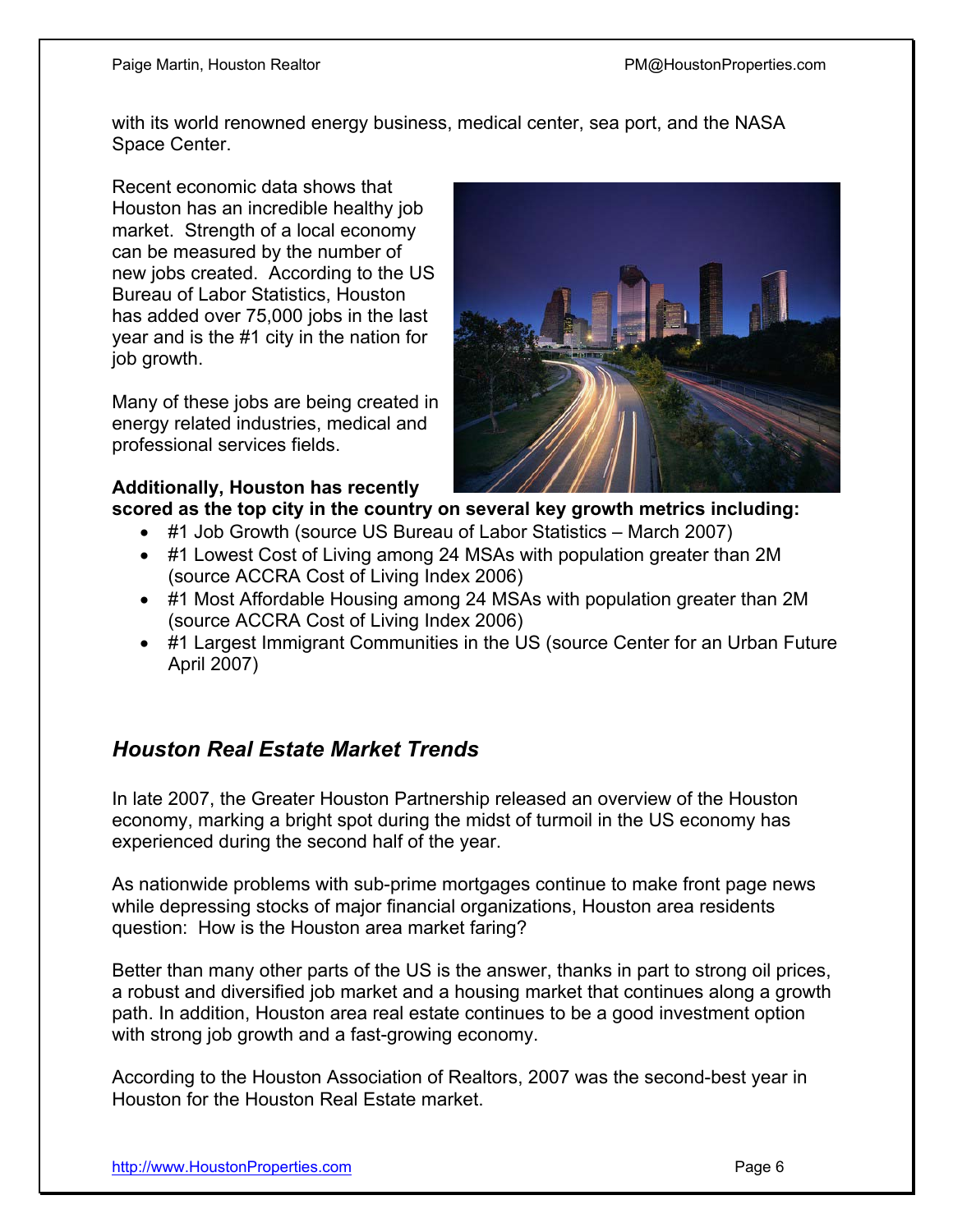According to the data, Houston has experienced a 5.93% annual housing price increase in first quarter 2007, which is a .41% appreciation over the same period last year.

This contrasts with some of the highest risk markets, where homeowners are facing severe difficulties (and their annual price declines over the same period), including:

- San-Bernardino-Ontario, CA (-17.5%);
- Phoenix-Mesa-Scottsdale, AZ (-32.8%);
- Las Vegas-Paradise, NV (-14.4%),
- West Palm Beach-Boca Raton, FL (-30.3%).

In addition, according to the PMI (United States Market Risk Index, Winter 2008, *Economic Real Estate Trends*) the Houston-Sugarland-Baytown, Texas area is identified as one of the least risky areas for housing prices, with a less than 1 percent chance of price decline during the next two years.

#### *Real Estate Statistics for Houston, Texas*

The Houston, Texas Real Estate market has also been experiencing gains, while much of the rest of the US has been suffering. This is thanks, in part, to the balance between supply and demand, as well as the near absence of the speculative excess in real estate prices that were seen on both coasts of the US over the past 10 years. The number of Houston home sales pending at the end of July 2007 and expected to close within 30 days was up 8.1% from a year earlier – a good sign for the market.

For current Houston Real Estate Market Statistics, including current months of inventory for each single family homes, townhomes/condos and highrise/condos, please visit [http://www.HoustonProperties.com/houston\\_resource.html.](http://www.HoustonProperties.com/houston_resource.html) (Note: This includes all areas covered by the Houston Multiple Listing Service & Houston Association of Realtors.)

## *What Does This Mean For the Houston Housing Market?*

Real estate trends (in absence of a market bubble) closely follow the movement of the local population and job growth.

Houston has not experienced the same "real estate bubble" price run-up that the East Coast or West Coast experienced in the past decade and is still creating new jobs at the fastest rate in the country. This translates to positive trends for the Houston real estate market and increasing housing prices.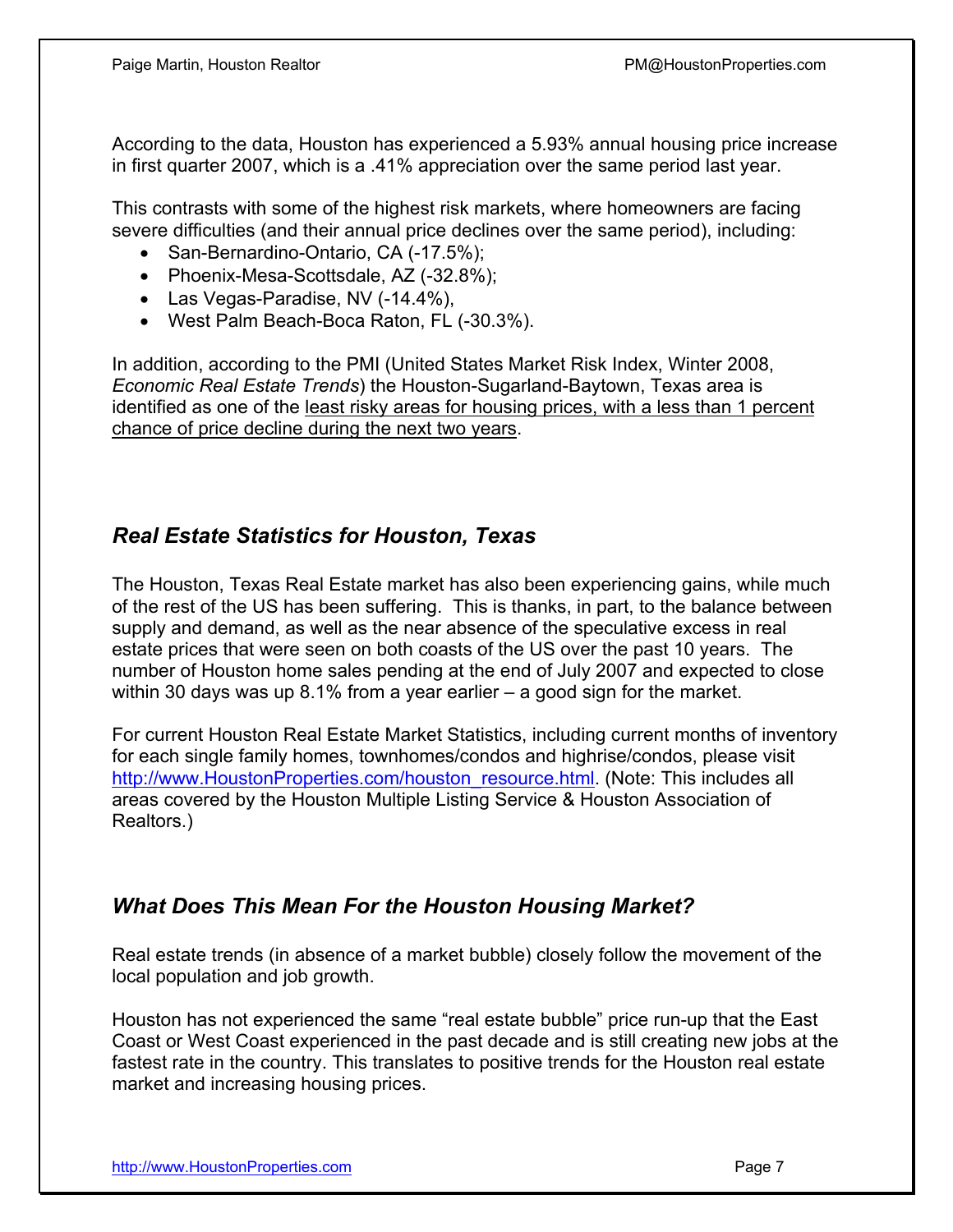Statistics from the Houston Association of Realtors (HAR) show the year to date median housing price continues to increase and that 2007 is expected to be the second best year ever for the residential housing market.

HAR data from November 2007 shows that Single Family Homes and Townhomes/Condos are a Seller's Market, while High-rises are in a Buyer's market based upon months of available housing inventory.

The increasing scarcity of available land in Houston's Inner Loop combined with population, job and household growth in the entire city, make the fundamentals for residential housing in the Inner Loop very positive.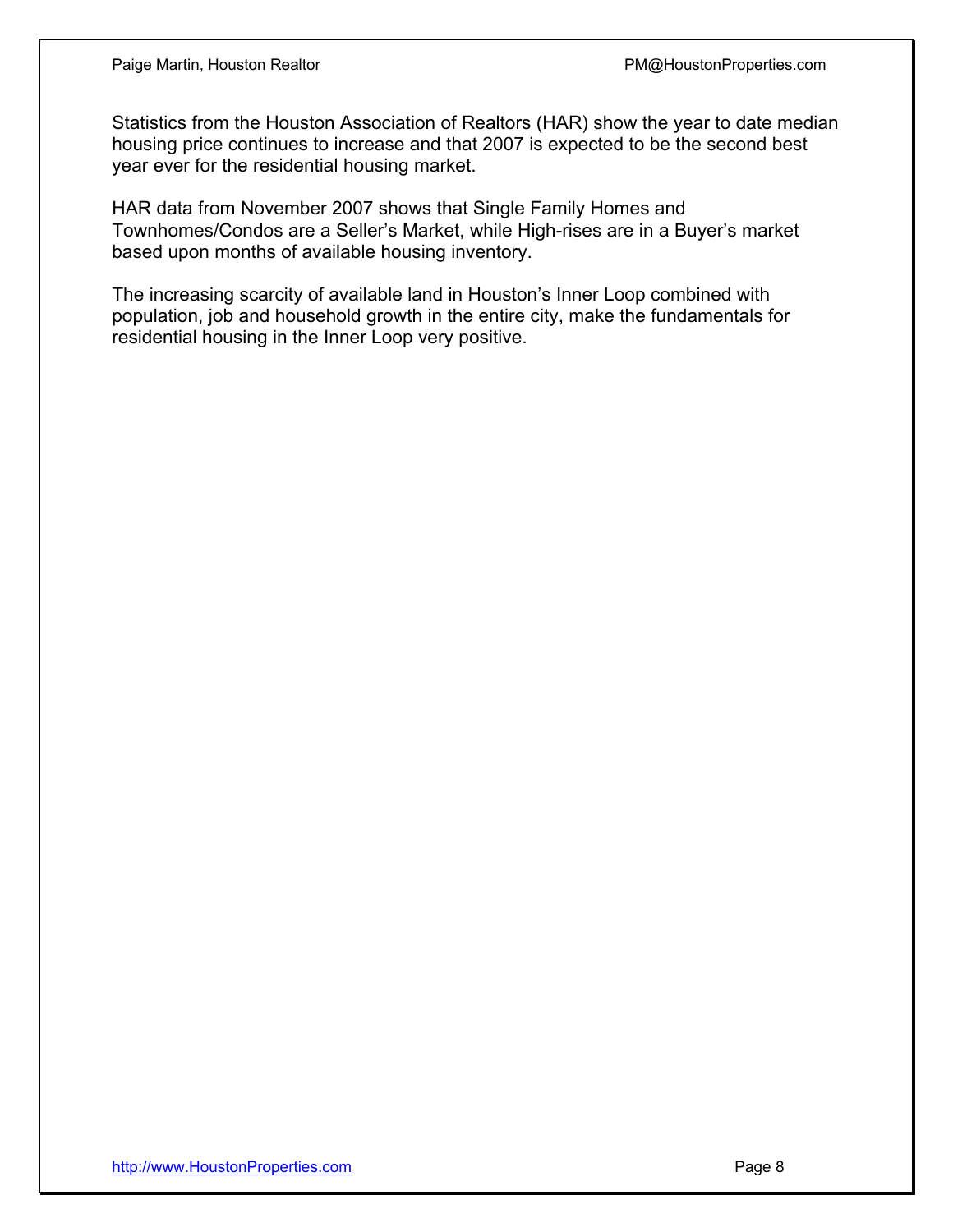## **Neighborhoods & Subdivisions with the Highest Home Price Appreciation**

Many Houston real estate buyers are curious about which neighborhoods and market areas have gained the most value in the past few years. While historical price trends are no guarantee of future growth, the data tells an interesting story and provides insights into potential Houston real estate investments.

## *Home Price Analysis*

For this comparison, over 10,000 single family home sales completed between 2002 and 2007, primarily in the Inner Loop, and [Tanglewood](http://www.houstonproperties.com/tanglewood_neighborhood.html) and [Memorial](http://houstonproperties.com/memorial.html) areas of Houston, Texas. This area included HAR MLS areas of 4, 9, 16, 17, 22 and 23, and Houston area zip codes of 77002, 77003, 77004, 77005, 77006, 77007, 77008, 77018, 77019,

77024, 77027, 77030, 77042, 77056, 77401. The data is reported by the Houston Area Realtors HARMLS system, with data provided by the Houston Realtors Information Service, Inc.

The analysis included [Houston Neighborhoods](http://houstonproperties.com/neighborhoods.html) and subdivisions that provided a statistically significant number of home sales for each calendar year between 2002 and 2007. The specific neighborhoods and their corresponding zip codes are listed in the Houston Real Estate Market Data and Analysis table located below.

#### *Fastest Appreciating Neighborhoods*

#### **2002 – 2007 Appreciation**

From 2002 – 2007, the fastest appreciating neighborhood for single family homes in Houston was [Collegeview / College](http://houstonproperties.com/collegeview-real-estate.html)  Court, with a 72% appreciation based on the median sale price per square foot.

Following close behind were:

- [Braeswood](http://houstonproperties.com/braeswood.html) (68% appreciation)
- [Rice Military](http://houstonproperties.com/memorialpark.html) (63% appreciation)
- [Tanglewood](http://www.houstonproperties.com/tanglewood_neighborhood.html) (59% appreciation)

The average median sale price per square foot of the seventeen compiled areas increased 43% from 2002 – 2007.

#### **[Collegeview](http://houstonproperties.com/collegeview-real-estate.html)  Neighborhood Profile**

Collegeview is a subdivision in Houston located near West [University,](http://houstonproperties.com/westuniversity.html) [Fairhaven,](http://houstonproperties.com/fairhaven-real-estate.html) [Southampton](http://houstonproperties.com/southampton.html), [Pemberton,](http://houstonproperties.com/pemberton-real-estate.html) [Southside Place](http://houstonproperties.com/southsideplace.html), east of [Bellaire](http://houstonproperties.com/bellaire.html) and south of Highway 59, that has approximately 710 home sites and is one of the most expensive neighborhoods in the City of Houston.

Collegeview is located in the 77005 zip code.

The average Collegeview neighborhood home has over three bedrooms, has a median appraised value of over \$500,000 and is over 2,800 sq feet. Collegeview Houston is in close proximity to [Downtown Houston](http://houstonproperties.com/downtown.html) and [River Oaks.](http://houstonproperties.com/riveroaks.html)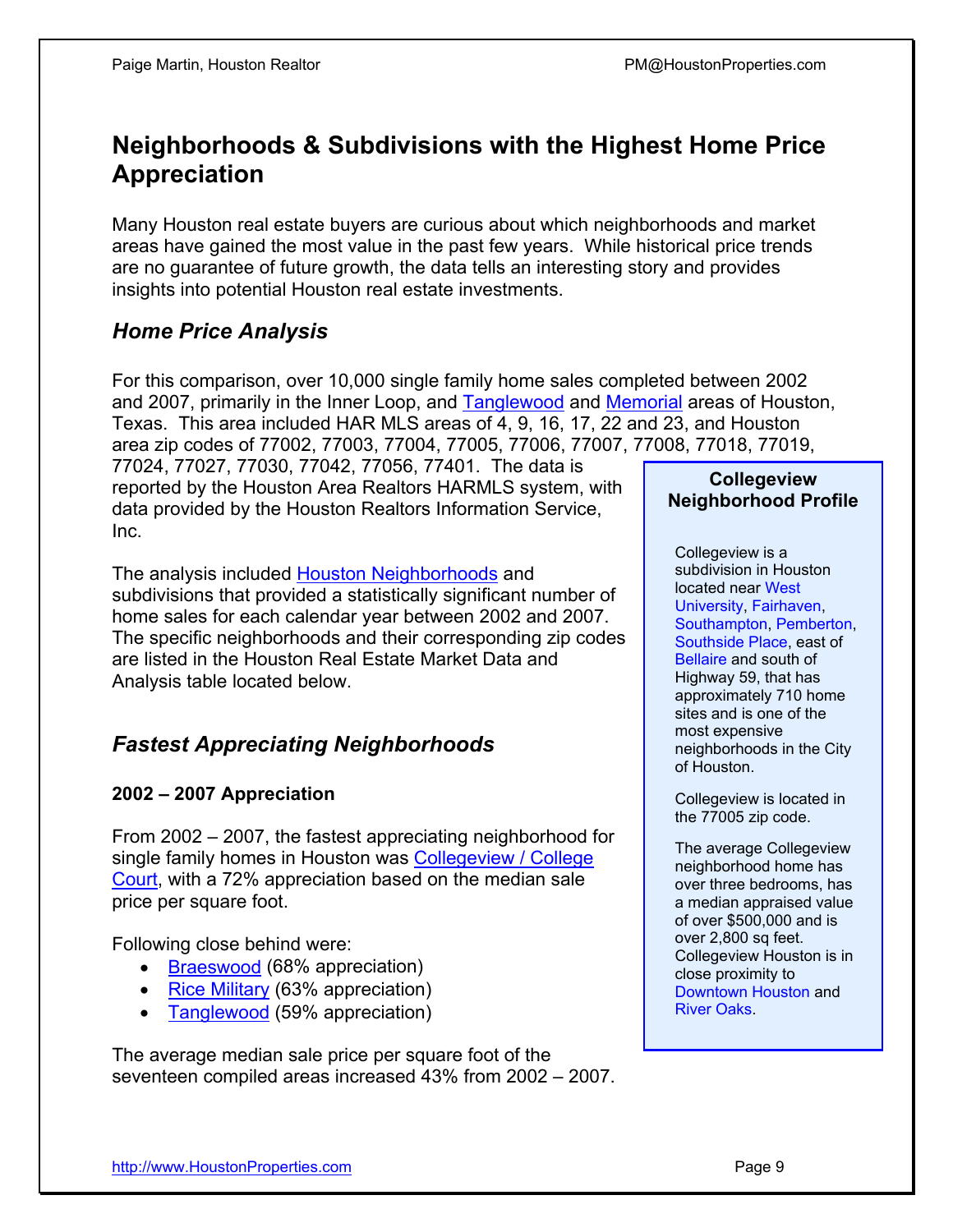#### **2004 – 2007 Appreciation**

From 2004 – 2007, the fastest appreciating neighborhood for single family homes in Houston was [Tanglewood,](http://www.houstonproperties.com/tanglewood_neighborhood.html) with a 53% appreciation based on the median sale price per square foot.

Following close behind were:

- [Braeswood](http://houstonproperties.com/braeswood.html) (46% appreciation)
- [Collegeview/ College Court](http://houstonproperties.com/collegeview-real-estate.html) (41% appreciation)
- [Southampton](http://houstonproperties.com/southampton.html) (40% appreciation)

The average median sale price per square foot of the seventeen compiled area increased 28% from 2004 – 2007.

#### **2006 – 2007 Appreciation**

From 2006 – 2007, the fastest appreciating neighborhood for single family homes in Houston was **Tanglewood**, with a 23% appreciation based on the median sale price per square foot.

Following close behind were:

- [Montrose](http://houstonproperties.com/montrose.html) (20% appreciation)
- [Braeswood](http://houstonproperties.com/braeswood.html) (18% appreciation)
- [Memorial](http://houstonproperties.com/memorial.html) (15% appreciation)

The average median sale price per square foot of the seventeen compiled area increased 11% from 2004 – 2007.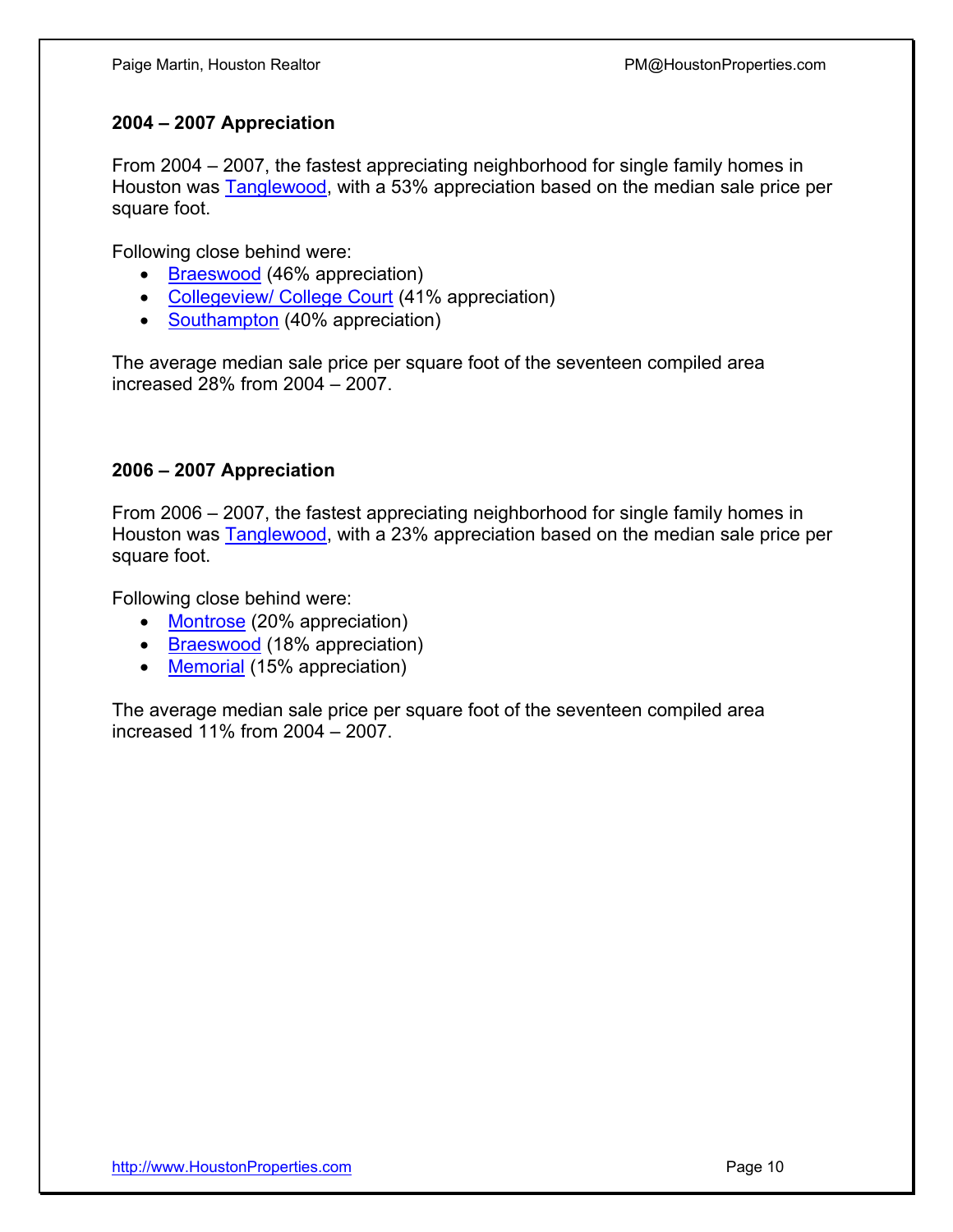

#### *Inner Loop Real Estate*

Location, location, location. That's what Inner Loop Houston has to offer. The Inner Loop, defined by the area inside the 610 Loop, has appreciated at some of the highest rates in the city. Offering a high quality of living with easy access to [Downtown](http://houstonproperties.com/downtown.html)  [Houston,](http://houstonproperties.com/downtown.html) [Medical Center,](http://houstonproperties.com/medical-center-real-estate.html) the Galleria and all major Houston freeways, the popularity of the area continues to grow. Known for museums, theatre, sports arenas, historic landmarks, exceptional medical facilities, a 1,466 acre park, renowned restaurants, and world-class shopping, it's easy to understand why it's such a sought-after area.

Whether you're into historic bungalows, newly built/remodeled traditional homes, a highrise condo or a 3-story [Houston Townhomes,](http://houstonproperties.com/townhomes.html) the Inner Loop real estate market offers a wide range of diversity. In addition to the areas noted on the map, the Inner Loop also includes city of [West University](http://houstonproperties.com/westuniversity.html) and parts of the City of [Bellaire TX.](http://houstonproperties.com/bellaire.html)

Meander through a neighborhood of tree-lined streets; shop at a trendy, local boutique; wander through one of many galleries; enjoy the miles of park lands at [Memorial Park;](http://houstonproperties.com/memorial.html) ride the Light Rail to the Houston Zoo; catch a fly ball at an afternoon Astros game; dine at a sidewalk café or a fine restaurant…The Inner Loop allows you to live & enjoy life at your own pace – whatever that may be.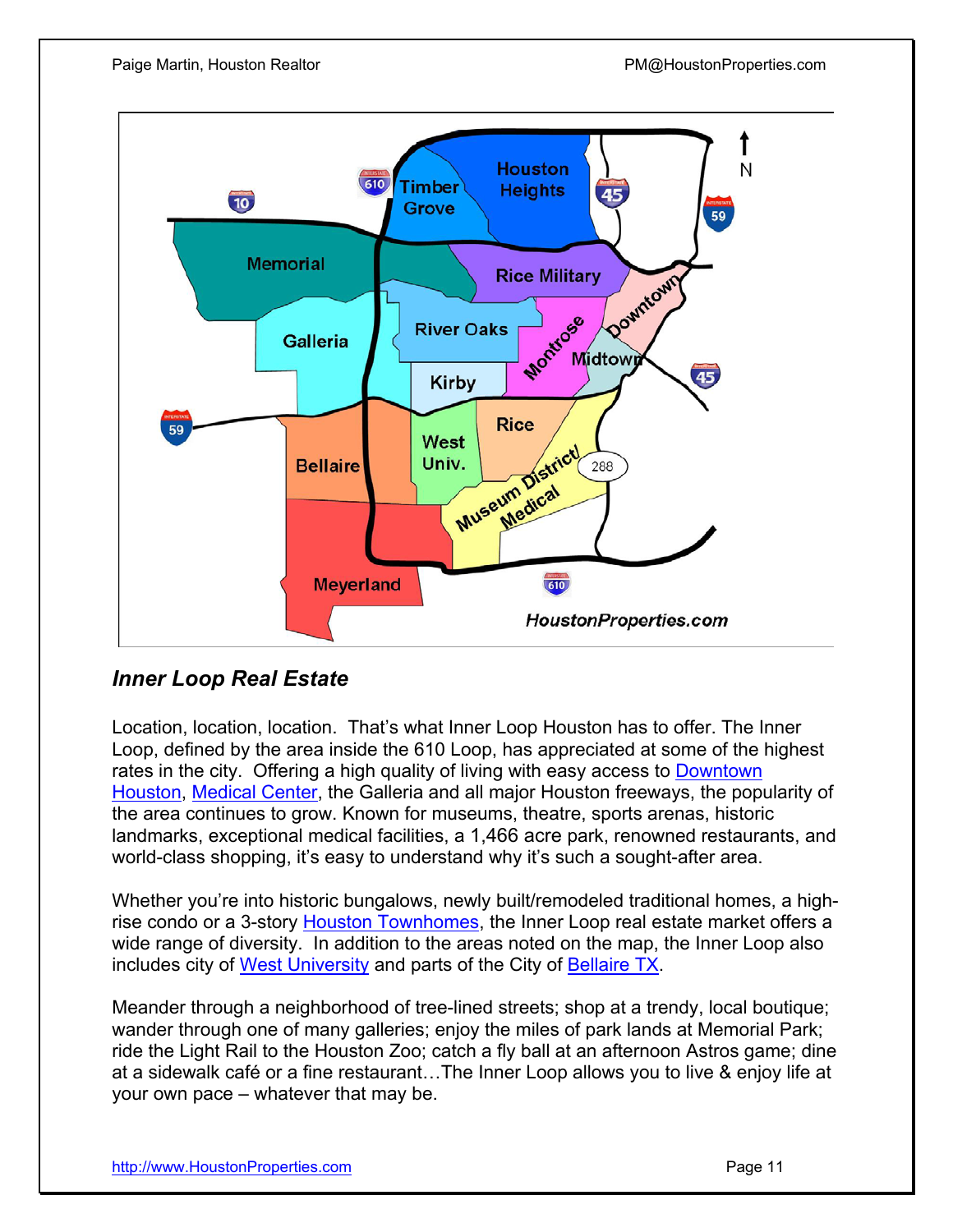### *Houston Zip Code Map*



*Source: Harris County, TX Government*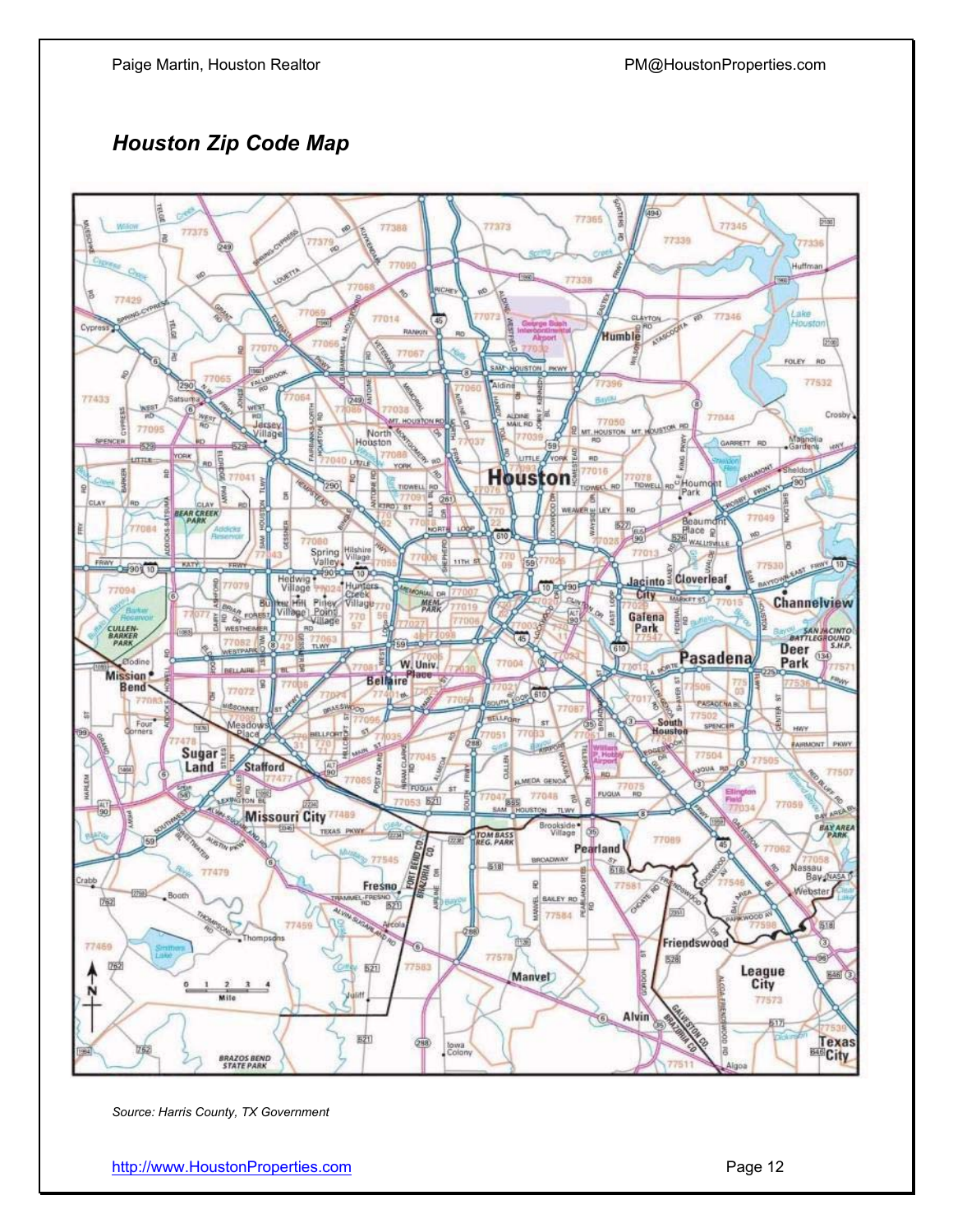## *Houston Real Estate Market Data & Analysis*

| Neighborhood                             | Zip<br>Code(s) | 2002-2007<br>Appreciation | 2004-2007<br>Apprec. | 2006-2007<br>Apprec. | 2007 Median<br><b>Sale</b><br><b>Price/SF</b> | 2006 Median<br><b>Sale</b><br><b>Price/SF</b> | 2005<br><b>Median</b><br><b>SP/SF</b> | 2004<br><b>Median</b><br><b>SP/SF</b> | 2003<br><b>Median</b><br><b>SP/SF</b> | 2002<br><b>Median</b><br><b>SP/SF</b> |
|------------------------------------------|----------------|---------------------------|----------------------|----------------------|-----------------------------------------------|-----------------------------------------------|---------------------------------------|---------------------------------------|---------------------------------------|---------------------------------------|
| Collegeview/                             |                |                           |                      |                      |                                               |                                               |                                       |                                       |                                       |                                       |
| <b>College Court</b>                     | 77005          | 72%                       | 41%                  | 13%                  | \$244                                         | \$216                                         | \$192                                 | \$173                                 | \$177                                 | \$142                                 |
| <b>Braeswood</b>                         | 77030          | 68%                       | 46%                  | 18%                  | \$219                                         | \$186                                         | \$159                                 | \$150                                 | \$139                                 | \$130                                 |
| <b>Rice Military</b>                     | 77007          | 63%                       | 10%                  | 4%                   | \$158                                         | \$151                                         | \$143                                 | \$144                                 | \$100                                 | \$97                                  |
| <b>Tanglewood</b>                        | 77056          | 59%                       | 53%                  | 23%                  | \$314                                         | \$255                                         | 246                                   | \$206                                 | \$204                                 | \$198                                 |
| Southampton                              | 77005          | 54%                       | 40%                  | 15%                  | \$283                                         | \$246                                         | \$247                                 | \$202                                 | \$200                                 | \$184                                 |
| <b>West University</b>                   | 77005          | 51%                       | 33%                  | 11%                  | \$276                                         | \$249                                         | \$214                                 | \$207                                 | \$188                                 | \$184                                 |
| <b>Sunset Terrace/</b>                   |                |                           |                      |                      |                                               |                                               |                                       |                                       |                                       |                                       |
| <b>Sunset Court</b>                      | 77005          | 49%                       | 35%                  | 11%                  | \$267                                         | \$242                                         | \$174                                 | \$198                                 | \$186                                 | \$179                                 |
|                                          | 77024,         |                           |                      |                      |                                               |                                               |                                       |                                       |                                       |                                       |
| <b>Memorial</b>                          | 77007          | 47%                       | 21%                  | 15%                  | \$172                                         | \$149                                         | \$143                                 | \$142                                 | \$123                                 | \$118                                 |
| <b>Montrose</b>                          | 77006          | 42%                       | 17%                  | 20%                  | \$188                                         | \$156                                         | \$164                                 | \$161                                 | \$152                                 | \$132                                 |
| <b>River Oaks</b><br>Neighbors (Highland |                |                           |                      |                      |                                               |                                               |                                       |                                       |                                       |                                       |
| Village, Afton, Royden                   |                |                           |                      |                      |                                               |                                               |                                       |                                       |                                       |                                       |
| Oaks)                                    | 77027          | 42%                       | 31%                  | 15%                  | \$237                                         | \$206                                         | \$189                                 | \$182                                 | \$173                                 | \$167                                 |
| <b>River Oaks</b>                        | 77019          | 35%                       | 31%                  | 8%                   | \$360                                         | \$332                                         | \$303                                 | \$275                                 | \$271                                 | \$266                                 |
| <b>Garden Oaks</b>                       | 77018          | 35%                       | 19%                  | 6%                   | \$156                                         | \$147                                         | \$134                                 | \$131                                 | \$125                                 | \$115                                 |
| <b>Bellaire</b>                          | 77401          | 30%                       | 21%                  | 9%                   | \$194                                         | \$178                                         | \$168                                 | \$160                                 | \$155                                 | \$150                                 |
| Timbergrove                              | 77008          | 26%                       | 18%                  | 9%                   | \$145                                         | \$134                                         | \$126                                 | \$123                                 | \$122                                 | \$115                                 |
|                                          | 77003,         |                           |                      |                      |                                               |                                               |                                       |                                       |                                       |                                       |
| <b>Midtown Houston</b>                   | 77004          | 25%                       | 20%                  | $-2%$                | \$89                                          | \$91                                          | \$81                                  | \$75                                  | \$65                                  | \$72                                  |
| <b>Briargrove Park</b>                   | 77042          | 21%                       | 19%                  | $5%$                 | \$146                                         | \$139                                         | \$127                                 | \$122                                 | \$122                                 | \$120                                 |
| <b>Houston Heights</b>                   | 77008          | 20%                       | 13%                  | 3%                   | \$157                                         | \$152                                         | \$146                                 | \$139                                 | \$149                                 | \$131                                 |
|                                          | Average        | 43%                       | 28%                  | 11%                  | \$212                                         | \$190                                         | \$174                                 | \$164                                 | \$156                                 | \$147                                 |

Data based on sale price per square foot for single family homes sold in each market area per calendar year from the Houston HAR MLS system. For additional neighborhood information or a custom detailed <u>Houston</u> [Comparative Market Analysis](http://houstonproperties.com/houston-real-estate-cma-analysis.html) contact Paige Martin, [Houston Realtor.](http://houstonproperties.com/about_us.html)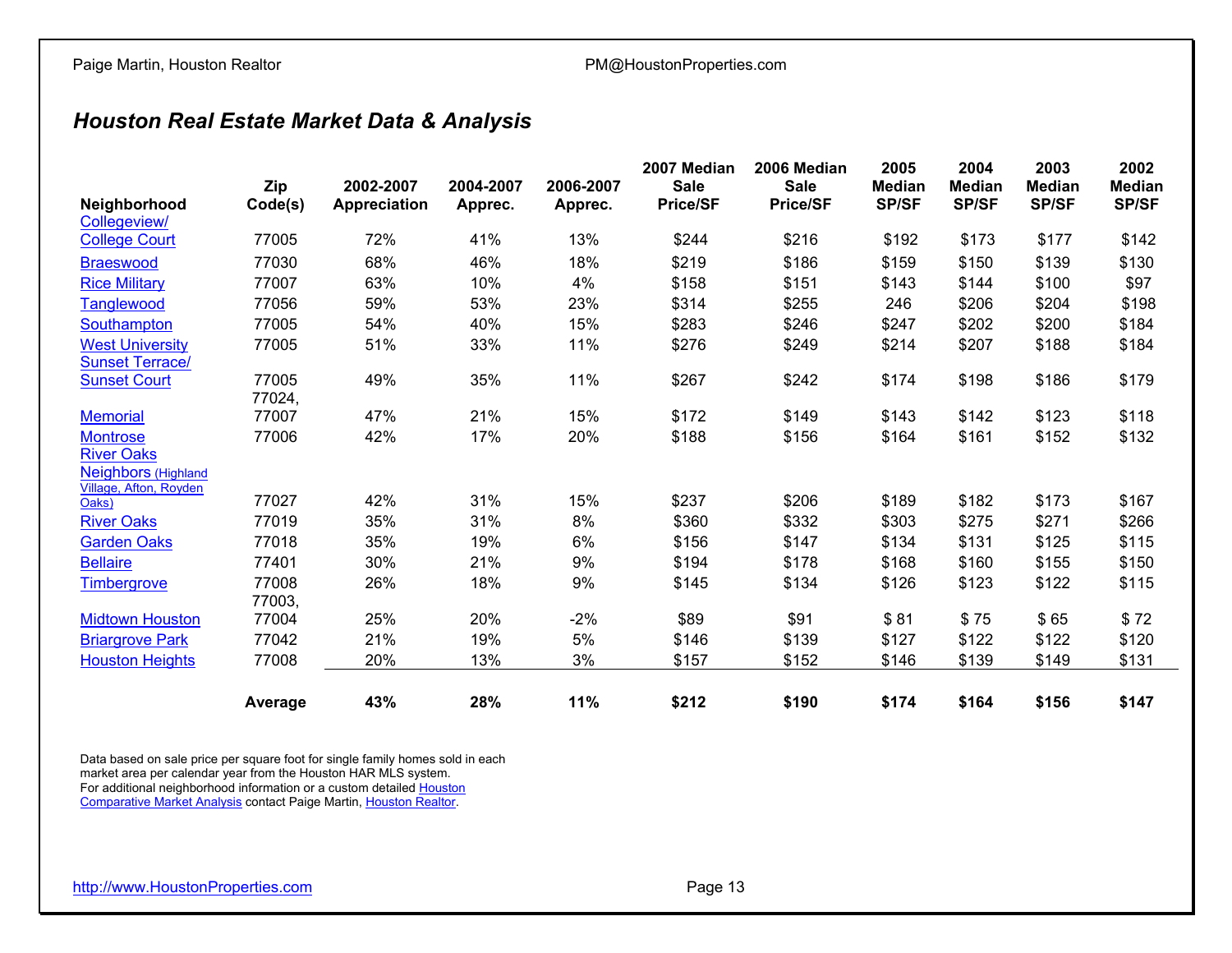## **Best Value Home Improvement Projects**

One of the other important components to making a smart investment in the Houston real estate market includes home renovation projects – knowing which ones offer a good return on investment, and which ones you may consider avoiding.

For people looking to move frequently (every  $2 - 5$  years) it's especially important to understand what home improvement projects are valued by the market in order to provide for the best marketing, showing and [Home Staging](http://houstonproperties.com/staging.html) it's time for selling your home.

#### *Leading Home Renovation Projects*

You may be wondering how much of your renovation expenses you will recoup when you sell your home. For the last 20 years, in an effort to help homeowners answer that question, *Remodeling* magazine has produced an annual "Cost vs. Value" Report.

The 2007 report has just been released, and key highlights include:

- Focusing on exterior upgrades as the "best value" projects.
- Highest value home enhancements across the country include: upscale siding replacement using fiber cement materials, wood deck addition, and a mid-range vinyl siding replacement;
- The best interior home project nationwide is a minor kitchen remodel
- For Houston, Texas, and the West South Central Region, average costs recouped are 6% higher than the national average and "best value" projects differed slightly from national project list.

The National Association of Realtors and Specpan collected information from nearly 3,000 responses to a web-based survey. This year's report found that due to the national housing market slump, the percentage of recovered construction costs was lower across all projects as compared to 2006.

Despite the lower return, over 60% of 2007 projects are still projected to return between 65% and 80% at a home's resale. This means your real cost is just 20 cents to 35 cents on the dollar for most home improvements.

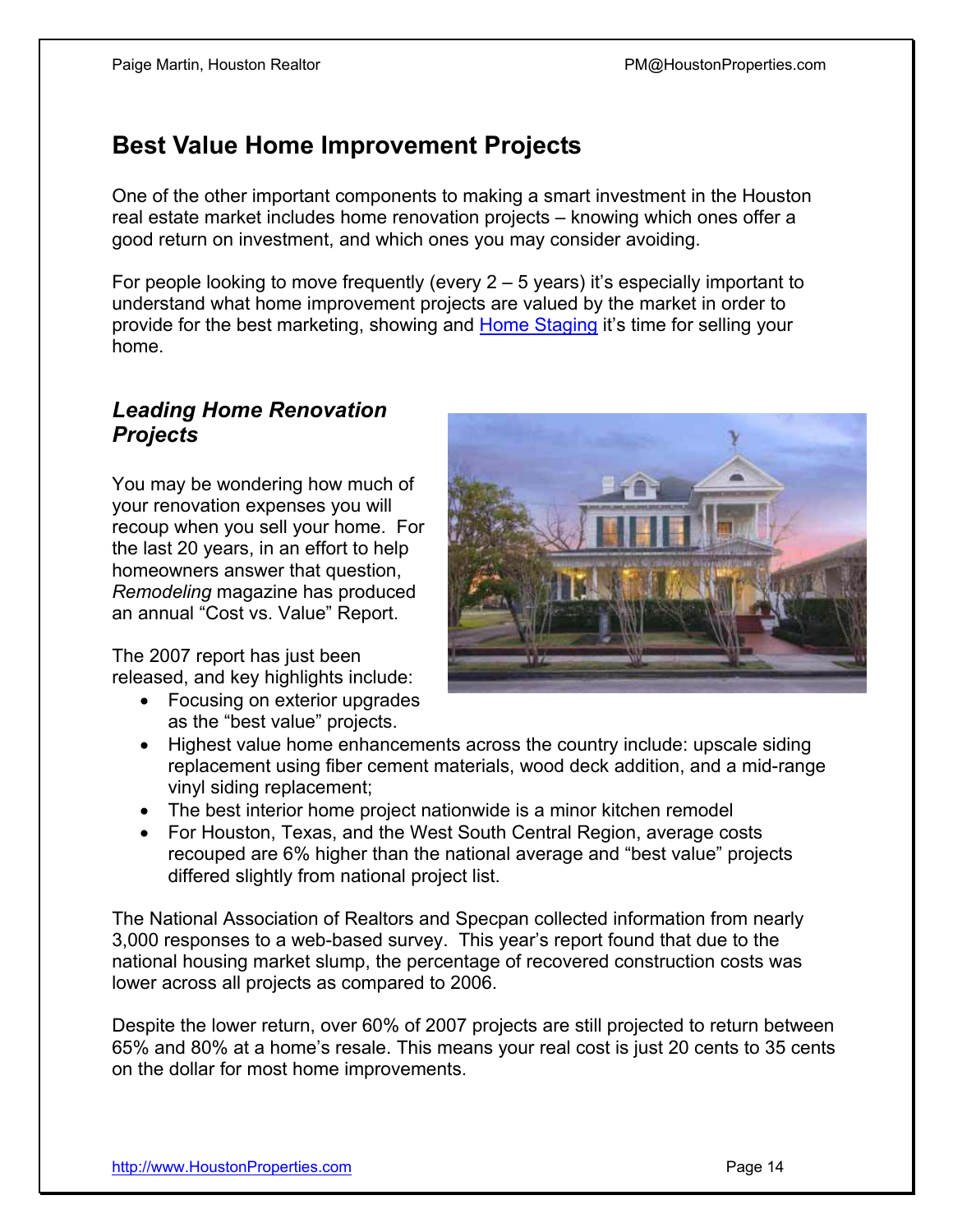Nationally, projects that are at the bottom of the "value" ladder include a home office remodel, a mid-range sunroom addition, installation of a back up generator and garage additions.

#### **Location Dependant**

As you might expect, the amount of investment you recoup at a sale varies depending on your location. While the percentage of costs returned in Mid-Atlantic and New England cities is fairly constant year to year, within California, Oregon, and Washington, remodeling costs recouped at resale are over 10% greater than the national average.

#### *Houston Texas - Best Renovation Projects*

According to the study, West South Central Region (which includes Houston) of the US differed slightly from national averages.

Top renovation projects (and the expected "cost recouped" at sale) include:

- Fiber-cement siding replacement (93%)
- Bathroom remodeling (91%)
- Minor kitchen remodeling (88%)
- Basement remodeling (87%)
- Wood deck addition (86%)

Lowest value renovation projects (and the expected "cost recouped" at sale) include:

- Sunroom addition (59%)
- Home office remodeling (64%)
- Installation of a back up power generator (68%)
- Roofing replacement (69%)
- Garage addition (71%)

As fluctuations in the US housing market continue and impact home buyers and sellers nationwide, it is important to stay current on factors that impact your home's value.

Just like investing in stocks and mutual funds, your decision to remodel your home should begin with considered evaluation of your current circumstances and future goals.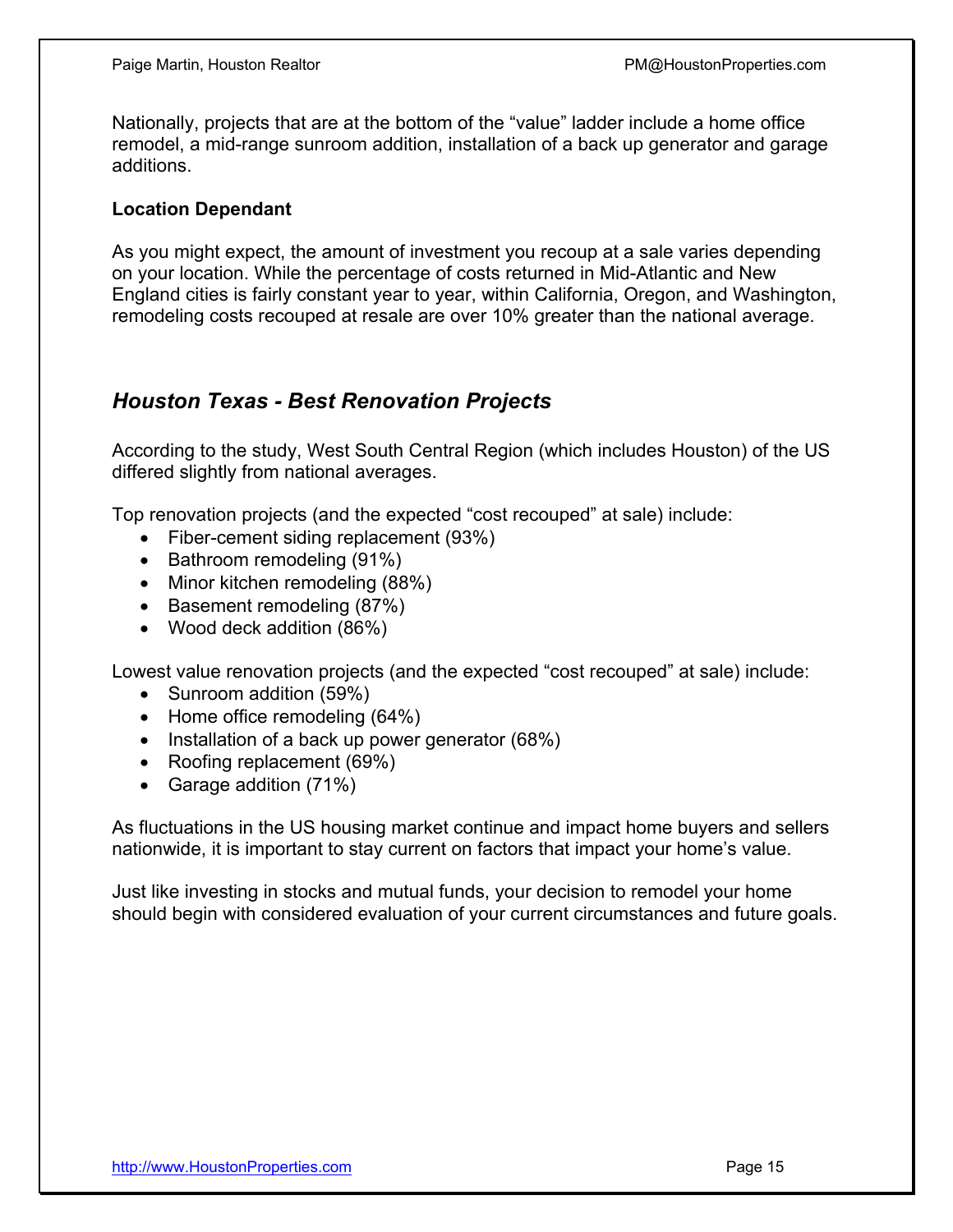## **About Paige Martin, Houston Realtor**



A member of the prestigious Martha Turner Properties' Circle of Excellence, Paige Martin is an experienced, successful Realtor. Upon graduation from Baylor University, Paige launched a lengthy career as a marketing consultant, developing customized marketing plans and strategies for her clients. She now uses those professional marketing skills to help her real estate clients find and sell their homes.

When working with home sellers, Paige employs individually-tailored, cutting-edge techniques to gain her clients the most value in the shortest time. She is also an ideal partner for buyers, helping them make smart home-buying decisions with the least amount of stress. Paige is passionate about her work, her clients and her city. Her attention to detail and excellent communication skills make her the perfect choice for those looking to buy or sell a home in Houston.

Her website,<http://www.houstonproperties.com> features over 500 pages of Houston real estate information and the ability to search over 40,000 [Houston TX Homes For](http://houstonproperties.com/property_search.html)  Sale.

For more information on Paige Martin and Houston real estate services, please visit [http://www.houstonproperties.com/about\\_us.html](http://www.houstonproperties.com/about_us.html)

#### *About Martha Turner Properties*

Martha Turner Properties is a Houston-based residential real estate company doing business on a national and international level, as well as serving the entire greater Houston area. Martha Turner Properties completed over \$1.1 billion of real estate transactions in 2007.

With five offices in the Houston area, Martha Turner Properties represent buyers and sellers in all phases of their transactions. As the local affiliate of Christie's Great Estates, the company is also involved with truly exclusive properties in Houston, the United States and abroad.

Known as *The Company of Top Producers*™, Martha Turner Properties enjoys an outstanding reputation in the industry. Last year, our agents averaged sales of \$9.5 million, and the total sales volume exceeded that of many much larger companies. Every agent selected for the Company has a proven record of achievement. They are supported by an experienced staff and exceptional technological advantages.

Martha Turner Properties ranks in the top tier of independent real estate companies in the United States & is recognized within that group as a leader and an innovator.